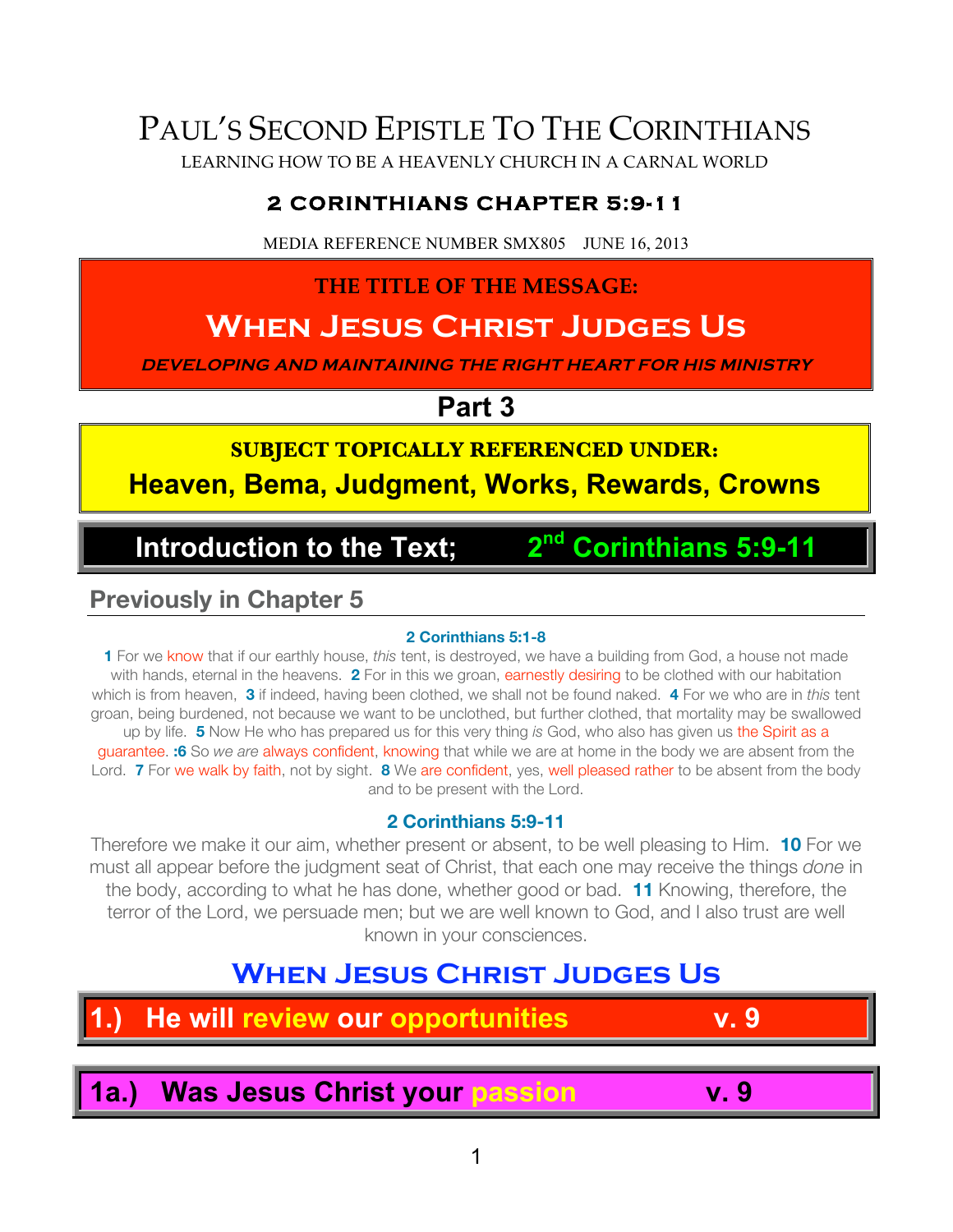

And the grand assumption on Christ's part,

His great expectation is that every one of His children, will be put on display in that day of judgment.

## **WHEN JESUS CHRIST JUDGES US**

## **2 Corinthians 5:11**

Knowing, therefore, the terror of the Lord, we persuade men; but we are well known to God, and I also trust are well known in your consciences.

## **He Will Recount Our Efforts**



Knowing, therefore, the terror of the Lord,

## **Recount, v.t. [re and count.]**

to comb over. To search over. To relate to in detail. to tell or to narrate the moments; to rehearse. Step by step.

This reality and the coming fulfillment of it - prompts our motives = to persuade every man and woman that God places into our lives.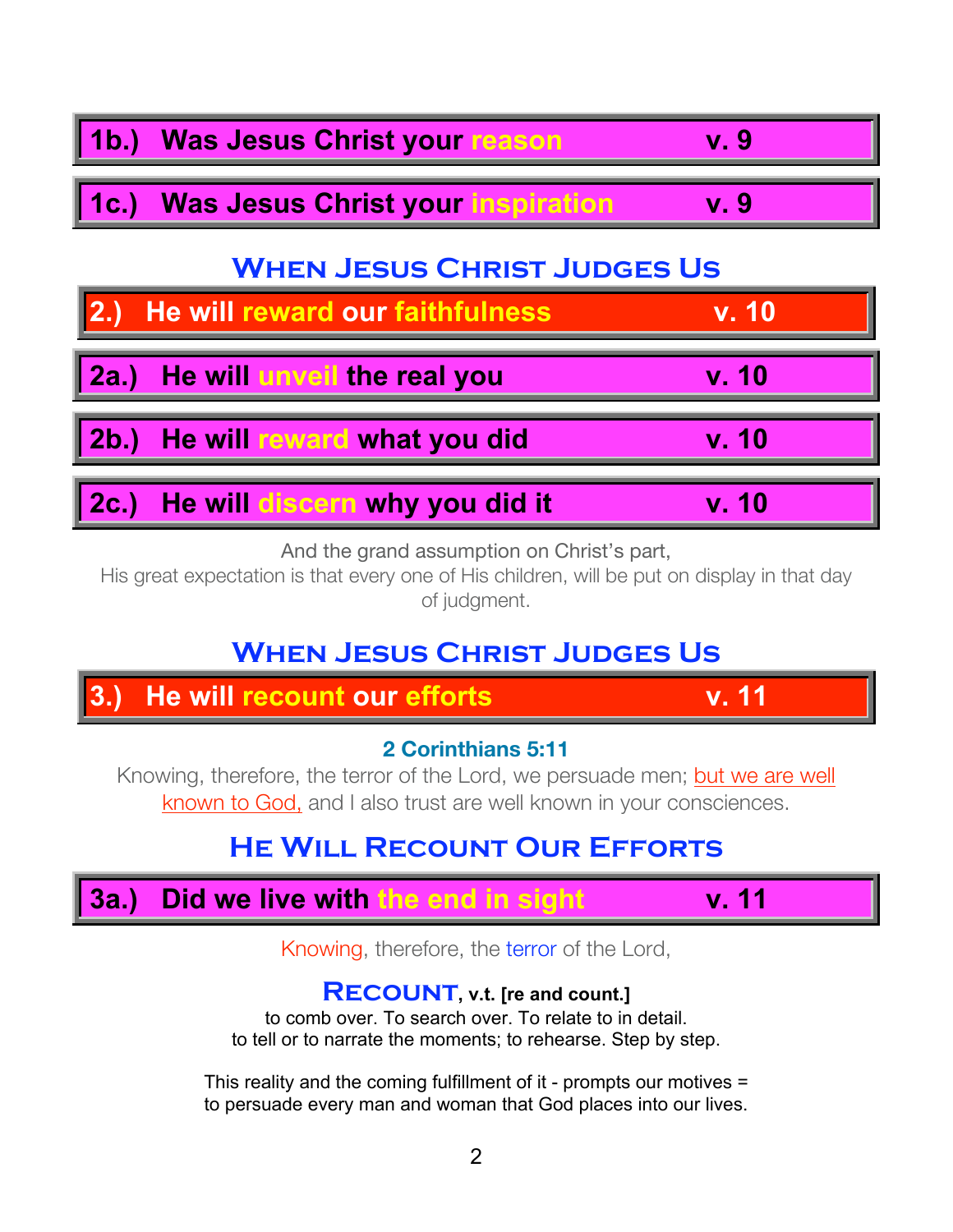#### Knowing  $\epsilon \tilde{i} \delta \omega$  **eido,** *i'-do;* a primary verb; (in the perfect present tense – meaning "to know" or to be fully aware. To have the inner knowledge, the understanding that it is true.

One of the Marks of the True Christian

Is that there is an internal witness that reminds us that there is an end in sight.

**2 Corinthians 5:5**

Now He who has prepared us for this very thing *is* God, who also has given us the Spirit as a guarantee

When Jesus Christ Returns, He will be coming

for His church; It will be awesome and wonderful and exactly what the Bible had predicted.

But after His coming for those who make up the church, each Christian will stand before Him.

> (this is the fear or terror brought on by that day of reckoning or accountability to Christ)

Knowing, therefore, the terror of the Lord,

terror φόβος phobos, *fob'-os;* from a primary φέβομαι phebomai (to be put in fear); alarm or fright:  $-$  be afraid,  $+$  exceedingly, fear, terror.

## But Why ?

#### **1 Cor.3:11-15**

For no other foundation can anyone lay than that which is laid, which is Jesus Christ. **12** Now if anyone builds on this foundation *with* gold, silver, precious stones, wood, hay, straw, **13** each one's work will become clear; for the Day will declare it, because it will be revealed by fire; and the fire will test each one's work, of what sort it is. **14** If anyone's work which he has built on *it* endures, he will receive a reward. **15** If anyone's work is burned, he will suffer loss; but he himself will be saved, yet so as through fire.

#### **John 5:22-27**

For the Father judges no one, but has committed all judgment to the Son, **23** that all should honor the Son just as they honor the Father. He who does not honor the Son does not honor the Father who sent Him. **27** "Most assuredly, I say to you, he who hears My word and believes in Him who sent Me has everlasting life, and shall not come into judgment, but has passed from death into life. **25** Most assuredly, I say to you, the hour is coming, and now is, when the dead will hear the voice of the Son of God; and those who hear will live. **26** For as the Father has life in Himself, so He has granted the Son to have life in Himself, **27** and has given Him authority to execute

judgment also, because He is the Son of Man.

## **The Great Bema Seat Judgment of Christ**

#### **1 Cor. 3:9-15**

For we are God's fellow workers; you are God's field, *you are* God's building. **10** According to the grace of God which was given to me, as a wise master builder I have laid the foundation, and another builds on it. But let each one take heed how he builds on it. **11** For no other foundation can anyone lay than that which is laid, which is Jesus Christ. **12** Now if anyone builds on this foundation *with* gold, silver, precious stones, wood, hay, straw, **13** each one's work will become clear; for the Day will declare it, because it will be revealed by fire; and the fire will test each one's work, of what sort it is. **14** If anyone's work which he has built on *it* endures, he will receive a reward. **15** If anyone's work is burned, he will suffer loss; but he himself will be saved, yet so as through fire.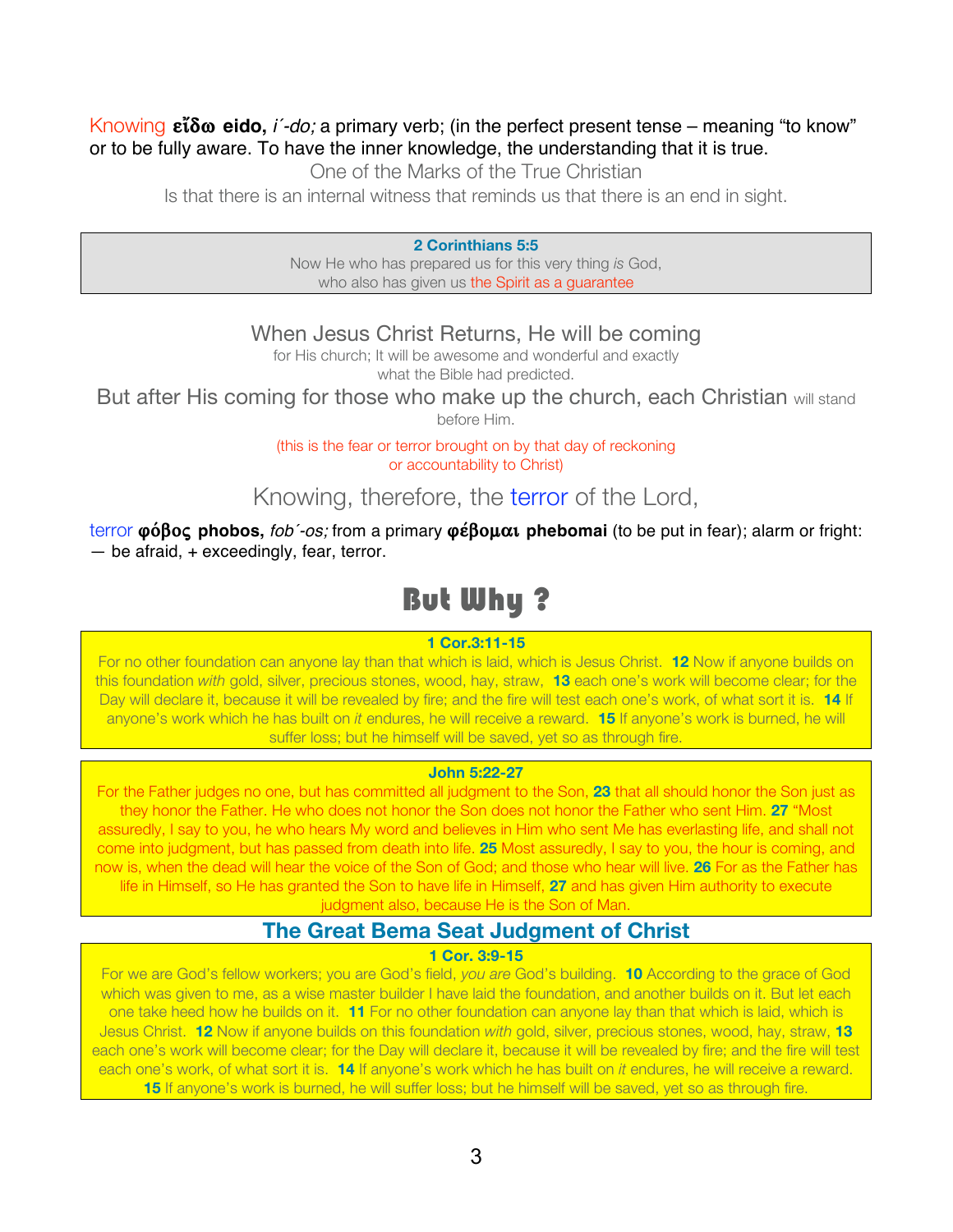# **Our God is a Consuming Fire**

(meaning that His nature is pure & holy & light)

# So What Are We To Do ?

Know this – that our life's work, purpose, efforts, actions will be exposed to His illumination.

(His light will reveal who and what and why we are who we are)

#### **Rom. 13:11-14**

And do this, knowing the time, that now it is high time to awake out of sleep; for now our salvation is nearer than when we first believed. **12** The night is far spent, the day is at hand. Therefore let us cast off the works of darkness, and let us put on the armor of light. **13** Let us walk properly, as in the day, not in revelry and drunkenness, not in lewdness and lust, not in strife and envy. **14** But put on the Lord Jesus Christ, and make no provision for the flesh, to fulfill its lusts.

## **He Will Recount Our Efforts**

# **3b.) Did we live that others might know v. 11**

we persuade men;

Persuade πείθω peitho, *pi<sup>'</sup>-tho;* to engage by argument. To reason with. To debate, dialogue. To be inviting, compelling, challenging.

#### **Isaiah 1:18**

"Come now, and let us reason together," Says the LORD, "Though your sins are like scarlet, They shall be as white as snow; Though they are red like crimson, They shall be as wool. **Matt. 28:18-20**

And Jesus came and spoke to them, saying, "All authority has been given to Me in heaven and on earth. 19 GO therefore and MAKE disciples of all the nations, BAPTIZING them in the name of the Father and of the Son and of the Holy Spirit, **20** TEACHING them to observe all things that I have commanded you; and LO, I am with you always, even to the end of the age."

We all will not be called to do the same thing for Jesus, but whatever we do, it is to be a collective effort to LEAD OTHERS TO JESUS CHRIST.

# a great example of us united in the cause

#### **2 Corinthians 6:1-2**

We then, *as* workers together with Him also plead with *you* not to receive the grace of God in vain. **2** For He says: *"In an acceptable time I have heard you,*

*And in the day of salvation I have helped you."* Behold, now *is* the accepted time; behold, now *is* the day of salvation.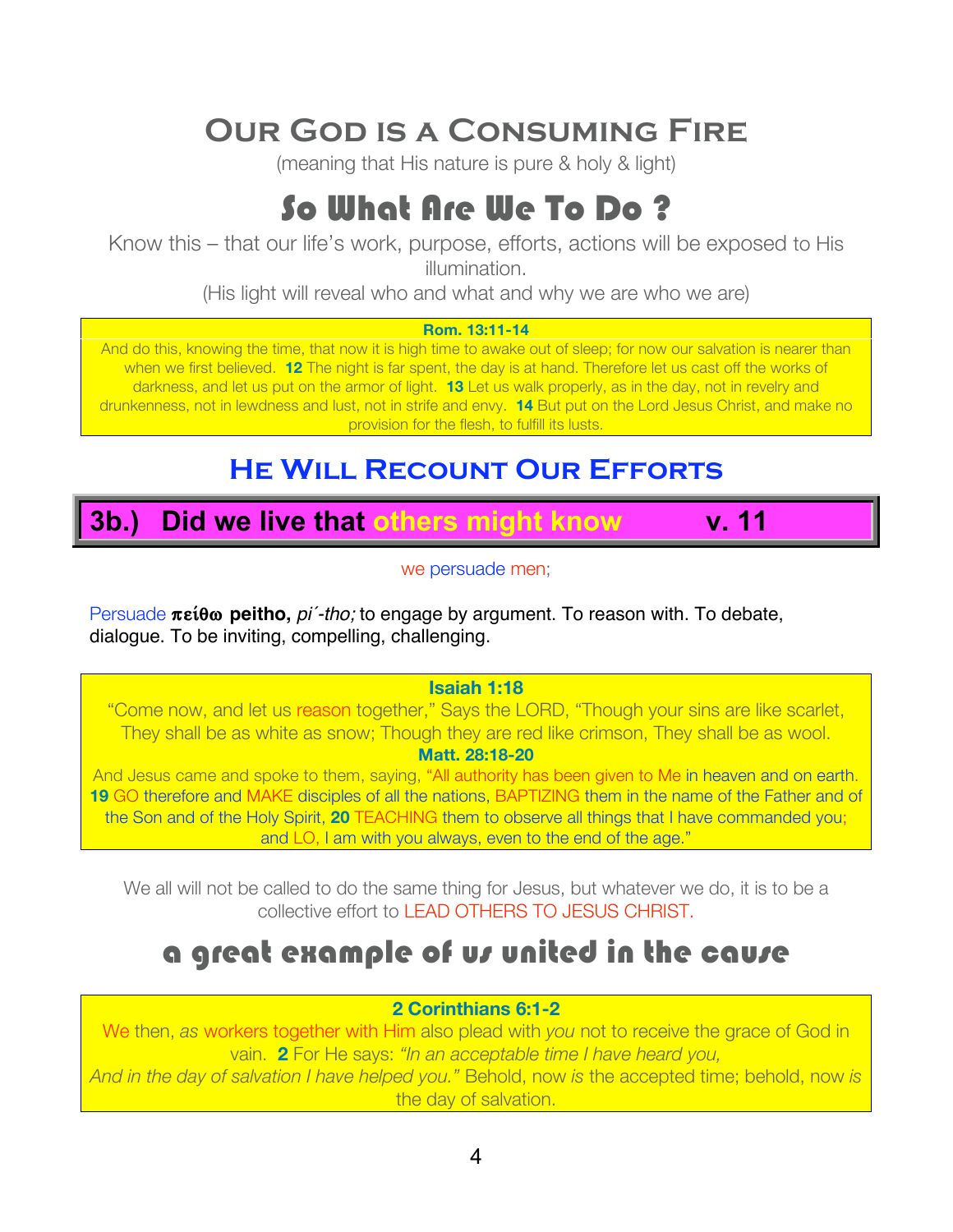*(there is great peace and victory in that reality my friend)*

#### Q?

## Where has intimidation and man-pleasing gotten you?

It's with amazing confidence, that Paul declares… "God knows who I am. I am known to God. Jesus knows me."

#### **Matthew 7:18-23**

A good tree cannot bear bad fruit, nor can a bad tree bear good fruit. **19** Every tree that does not bear good fruit is cut down and thrown into the fire. **20** Therefore by their fruits you will know them. **:21** "Not everyone who says to Me, 'Lord, Lord,' shall enter the kingdom of heaven, but he who does the will of My Father in heaven. **22** Many will say to Me in that day, "Lord, Lord, have we not prophesied in Your name, cast out demons in Your name, and done many wonders in Your name?' **23** And then I will declare to them, "I never knew you;

### **John 6:29**

Jesus answered and said to them, "This is the work of God, that you believe in Him whom He sent.'

## Contemplate This...

### Are you hungry for Jesus Christ and for more of God and a deeper experience?

To not desire this is to be what the Bible calls "Backslidden". That is, you used to say that you once longed for more of God and that there was a time when Jesus Christ, His Word, worship, giving, serving was everything to you.

**1 Peter 3:15 NIV**

But in your hearts revere Christ as Lord. Always be prepared to give an answer to everyone who asks you to give the reason for the hope that you have. But do this with gentleness and respect,

## **He Will Recount Our Efforts**

but we are well known to God, and I also trust are well known in your consciences. We humans suffer from an "ego-centric" syndrome or complex. We are too often concerned about what people think of us. **Proverbs 29:25** The fear of man brings a snare, But whoever trusts in the LORD shall be safe. Paul had long given up on seeking man's fleeting approval.

## **3c.) Did we live for His approval v. 11**